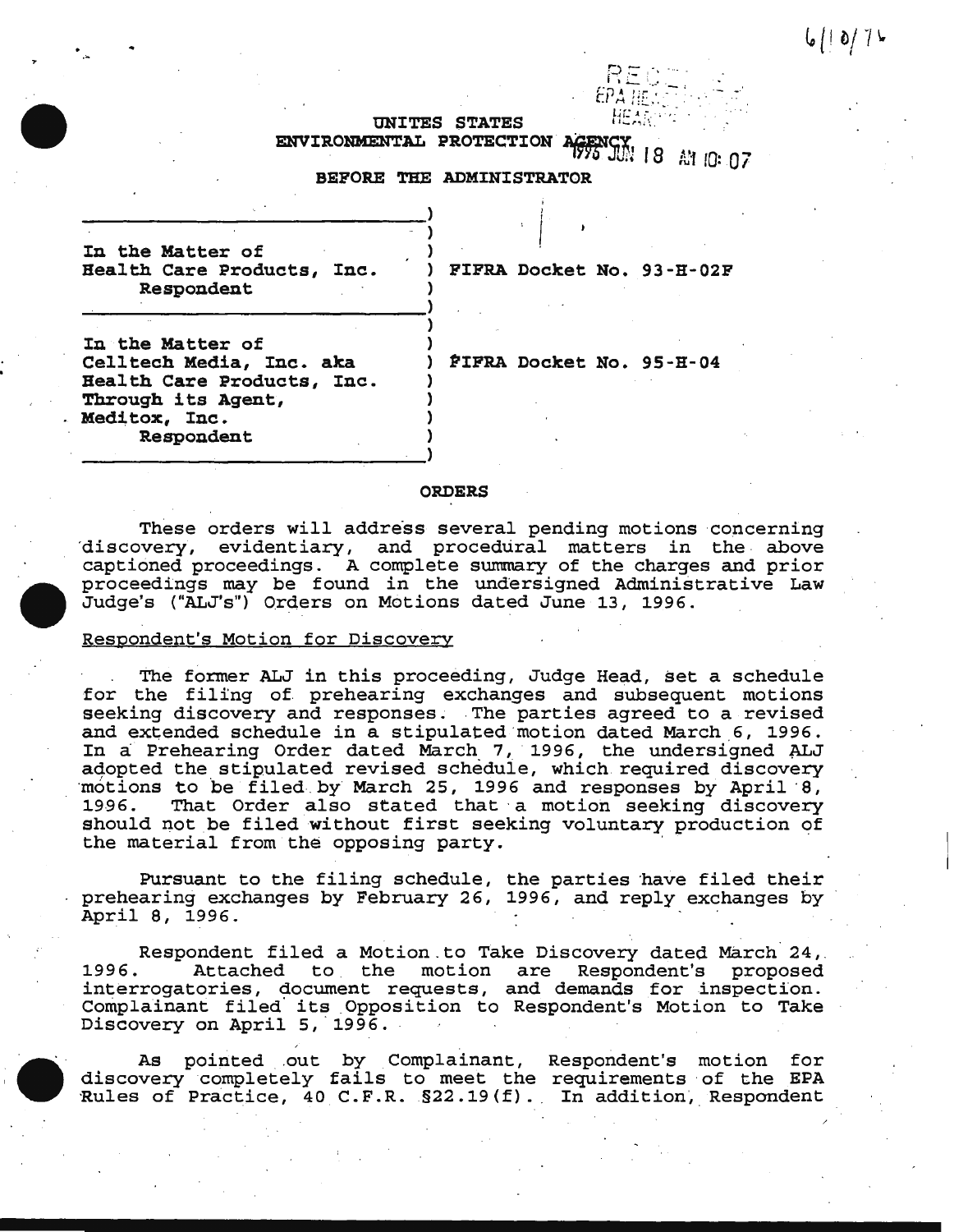made no attempt to first seek voluntary disclosure from Complainant. Therefore, Respondent's motion to take discovery must be denied.

Discovery in EPA administrative enforcement proceedings is .governed by  $40 \text{ C.F.R. } $22.19$ . Subsection (b) sets forth the extent of discovery required in these proceedings. That is the prehearing exchange consisting of lists of proposed witnesses, summaries of their expected testimony, and copies of all documents and exhibits which each party intends to introduce into evidence. Subsection which each party intends to introduce into evidence. (f) provides that any further -discovery beyond that afforded by the prehearing exchanges shall be permitted only upon determination by p-chearing enemanges cames as permasses<br>the ALJ:

(i) That such discovery will not in any way unreasonably delay the proceeding;

( ii) That the information to be obtained *is* not otherwise obtainable; and<br>(iii) That such

information has significant probative value.

Subdivision (f) (3) then requires that a party desiring an order of discovery to make a motion therefor setting forth the circumstances warranting the taking of the discovery, and the nature of the information expected to be discovered.

Respondent's motion makes no attempt to satisfy any ·of these requirements. It merely lists the discovery devices it seeks leave to serve. Respondent does make a statement to the effect that it "understands" that no ruling from the ALJ will· be necessary unless Complainant objects or opposes the requested discovery, and the parties cannot themselves resolve the dispute. In a later motion to stay these proceedings, dated May 7, 1996, Respondent indicates it would like to respond to Complainant's opposition to its motion to take discovery.

The ALJ believes however that there is no room for misunderstanding the explicit requirements for a motion. for further discovery in the Rules. The direction in· my March 7 Order that the parties first seek voluntary production of discovery materials is fully consistent with the requirement of  $$22.19(f)(1)(ii)$  that the information sought is not otherwise obtainable. The first way to information sought is not otherwise obtainable. find out if it is otherwise obtainable is to ask for it. Respondent's . failure to follow that common sense directive has now led to us all wasting time on this patently defective motion, after the time for properly seeking discovery has past. Respondent's motion to take discovery is denied.

#### Complainant's Motion to Strike Witnesses and Exhibits

Complainant filed a ' motion dated April 5, 1996 to strike several witnesses and exhibits listed in Respondent's prehearing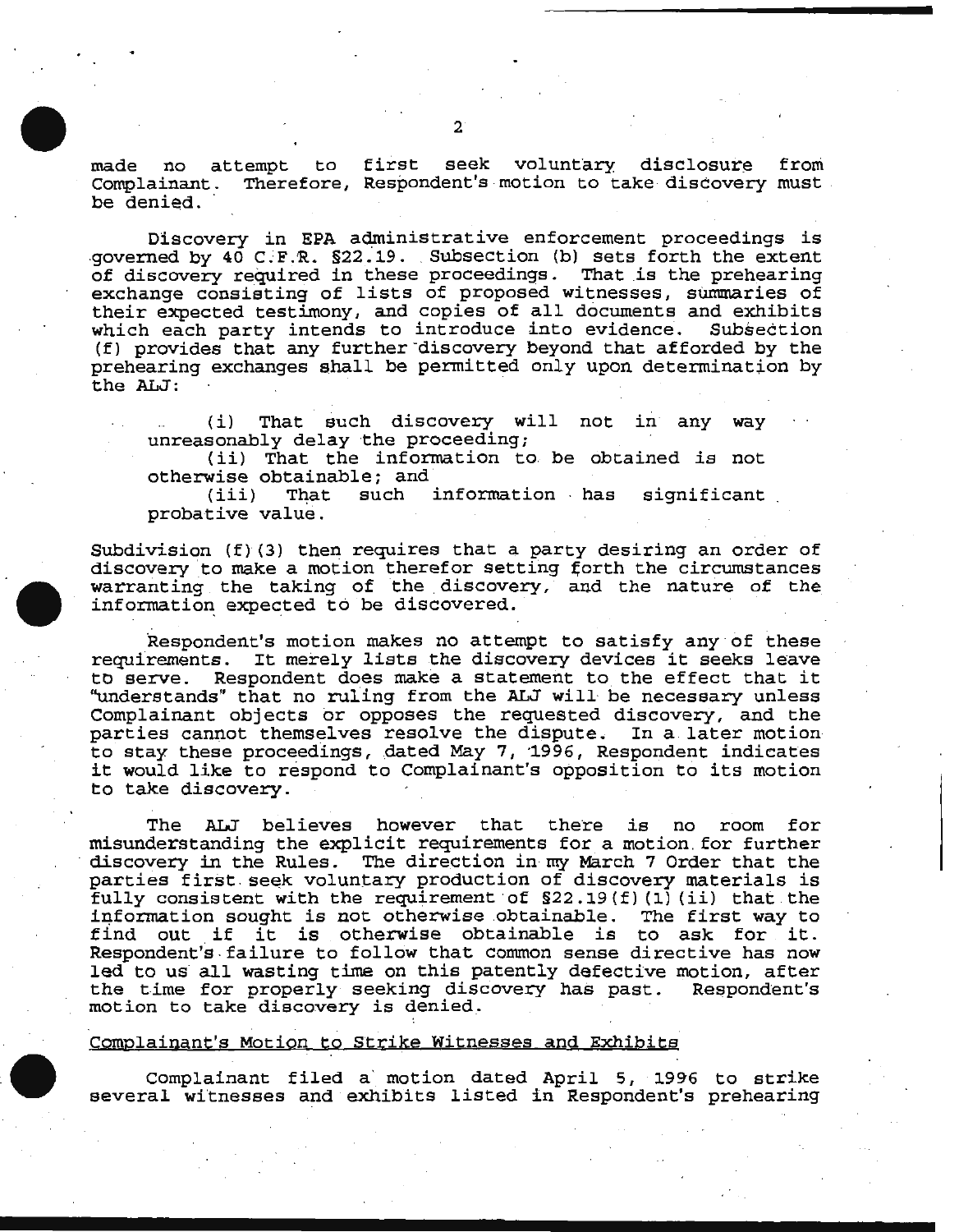exchange. Respondent has not responded to this motion, although in a motion to stay these proceedings dated May 7, 1996, Respondent indicated it would like to respond.

Under 40 C.F.R. §22.16(b), the 10-day period for a response to Complainant's motion has passed, and Respondent "may be deemed to have waived any objection to the granting of the motion." 'Nevertheless, the Administrative Law Judge is free to issue a ruling based on his determination of the merits of the motion. In the Matter of Asbestos Specialists, Inc., 4 EAD 819, 825-826 (EAB, October 6, 1993).

In this motion, Complainant contends that the testimony of several of Respondent's proposed witnesses, all EPA officials involved in the preparation of these enforcement actions, be excluded as irrelevant, unduly repetitious, and of no probative value. Complainant also seeks to exclude several documentary Complainant also seeks to exclude several documentary exhibits consisting mostly of material related to other fiFRA litigation, as irrelevant to the instant charges.

Complainant's motion· is denied at this time, without prejudice to later renewal, as premature. In view of the facts that the parties have yet to file supplements to their prehearing exchanges, that there has been no further discovery, that the hearing has yet to be scheduled, and that Complainant must present its direct . evidence first, it is too early to get involved *in* rulings on excluding evidence. In general, such rulings will more efficiently ·be made closer to the time of the hearing, or, in a case like this that will certainly require multiple days of hearing, during the hearing itself. The prehearing exchange at this stage is only intended to include all currently expected witnesses and evidence. Respondent is entitled to modify its case and react to that of Complainant, upon adequate notice, as this proceeding moves closer to the hearing. Although Respondent's motion to take discovery was denied above, there is still nothing preventing the parties from engaging in voluntary discussions and disclosure that could mutually aid the parties *in* focusing their respective cases.

. . . Although Respondent did not respond to the instant motion to exclude, its proposed evidence will not be excluded without allowing it an opportunity to present an offer of proof at the appropriate time, pursuant to 40 C.F.R. *§22.23* (b). Complainant's motion to exclude witnesses and evidence is therefore denied as premature:

#### Respondent's Motion to Stay Actions

Respondent filed a motion dated May 7, 1996 to stay these proceedings "pending disposition of case dispositive motions." Complainant filed a reply dated May 17, 1996. The motion *is* denied The "case dispositive" motions were decided recently in the ALJ's Orders dated June 13, 1996. In addition, the Respondent's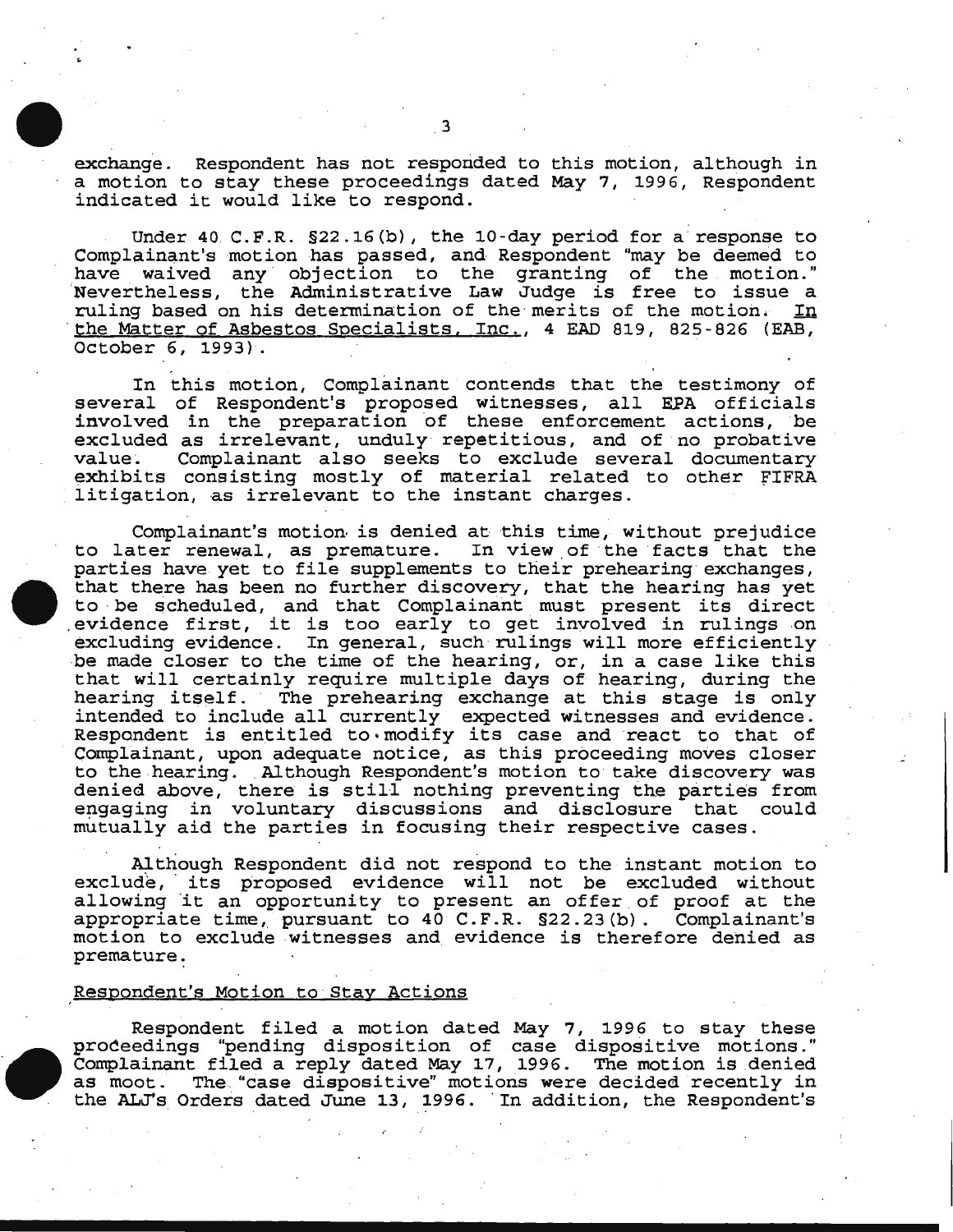motion to take discovery and Complainant's motion to exclude evidence are decided in these Orders. Therefore, no further pleadings will be accepted on those motions.

#### Further Proceedings

The captioned proceedings are now ready to be set for hearing. Tentatively, the hearings will begin in early October, 1996, with the exact dates to be determined. Within 30 days after receipt of these rulings, the parties are directed to indicate dates they would be available for the hearing in October and November of this year. The exact dates and location will be set after receipt of those statements of availability, as well as resolution of the final venue in accord with the procedure set in the June 13, 1996 Orders. To clarify that procedure, any request by Respondent to change the venue from New York City, and objection of Complainant, should follow the standard motion practice set forth in 40 C.F.R. §22.16. The parties are encouraged to confer with each other to arrive at mutually convenient dates for the hearing.

Andrew S. Pearlstein Administrative Law Judge

Dated: June 18, 1996 Washington, D.C.